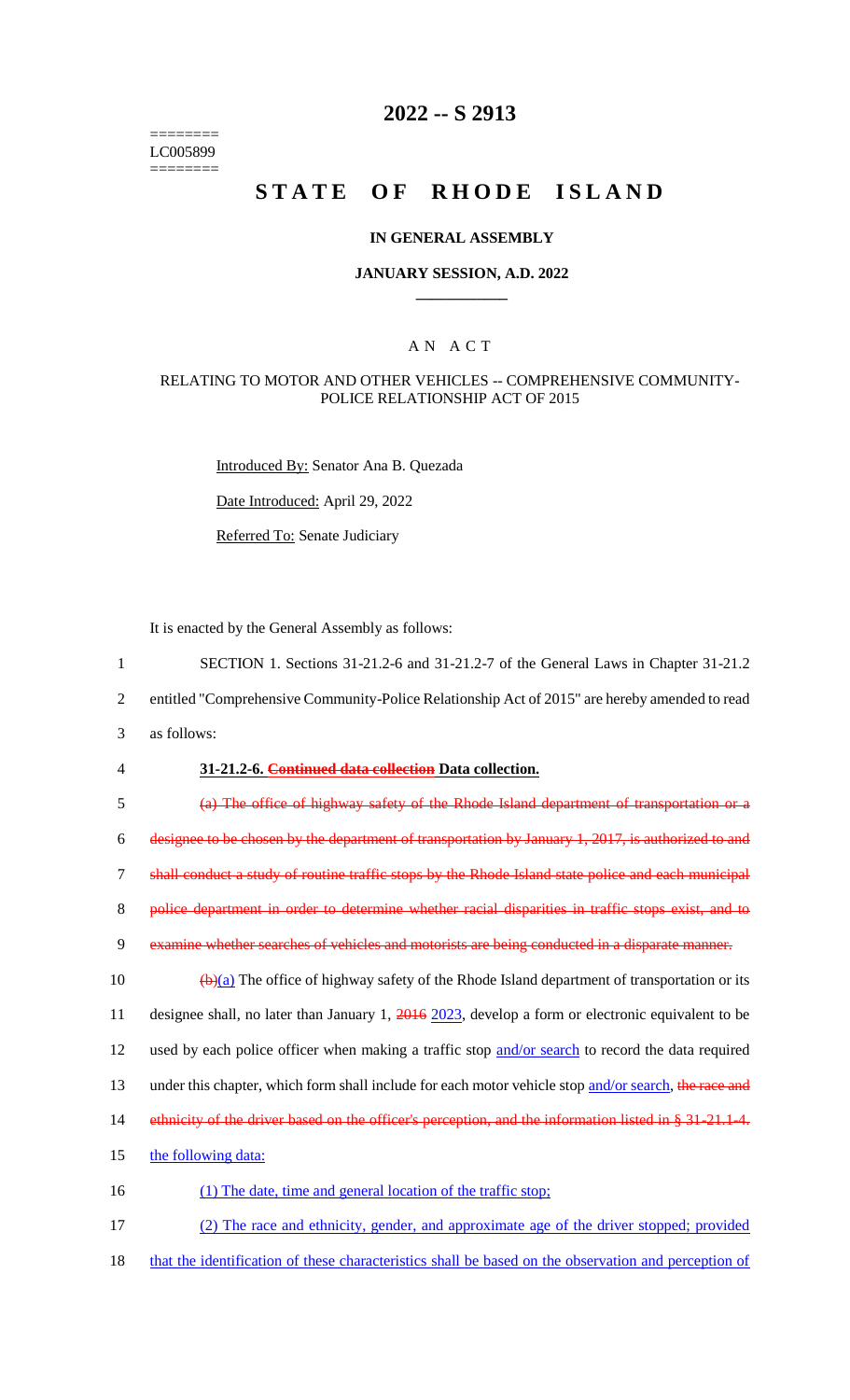- 1 the police officer making the stop and the information shall not be requested of the person stopped; 2 (3) The reason for the stop; 3 (4) Whether a search was instituted as a result of the stop; 4 (5) The scope of any search conducted; 5 (6) Whether the search was conducted pursuant to consent, probable cause, or reasonable 6 suspicion to suspect a crime; 7 (7) Whether any contraband, including money, was seized in the course of the search, and 8 if so, the nature of the contraband; 9 (8) Whether any warning or citation was issued as a result of the stop; 10 (9) Whether an arrest was made as a result of either the stop or the search; 11 (10) The approximate duration of the stop; and 12 (11) Whether the vehicle is registered in Rhode Island or out of the state. 13 (b) For those motor vehicle stops or searches where a citation was issued or an arrest was 14 made, the data collection form shall include a citation or arrest number. It shall also include the 15 name or badge number of the officer completing the form; provided, however, that the name and 16 the badge number of the officer shall not be public. 17 (c) The office of highway safety of the Rhode Island department of transportation or its
- 18 designee shall advise the Rhode Island state police and each municipal police department of the 19 date that data collection shall commence. Data collection shall begin not later than January 1, 2016 20 2023, but may begin prior to that time upon notification to police departments from the office of 21 highway safety of the Rhode Island department of transportation or its designee.

22 (d) A traffic stop and search data collection card or electronic equivalent shall be completed 23 for each routine traffic stop and/or search by the Rhode Island state police and each municipal 24 police department during the term of this study.

 (e) Upon commencement of data collection, and monthly thereafter, each municipal police department and the Rhode Island state police shall transmit to the office of highway safety of the Rhode Island department of transportation or its designee all forms or electronic data collected to 28 date of motorists who were stopped and/or searched, and any other information the police 29 department or the Rhode Island state police deem appropriate. Data collection shall continue for forty-eight (48) months following commencement of data collection.

31 (f) Within ninety (90) days of the effective date of this section, each municipal department 32 and the Rhode Island state police shall transmit all traffic stop and search data collected between

- 33 July 1, 2020 and June 30, 2022 for analysis in the annual study required by § 31-21.2-10.
- 34  $(f)(g)$  Appropriate funding  $\frac{may}{h}$  shall be made available to implement the provision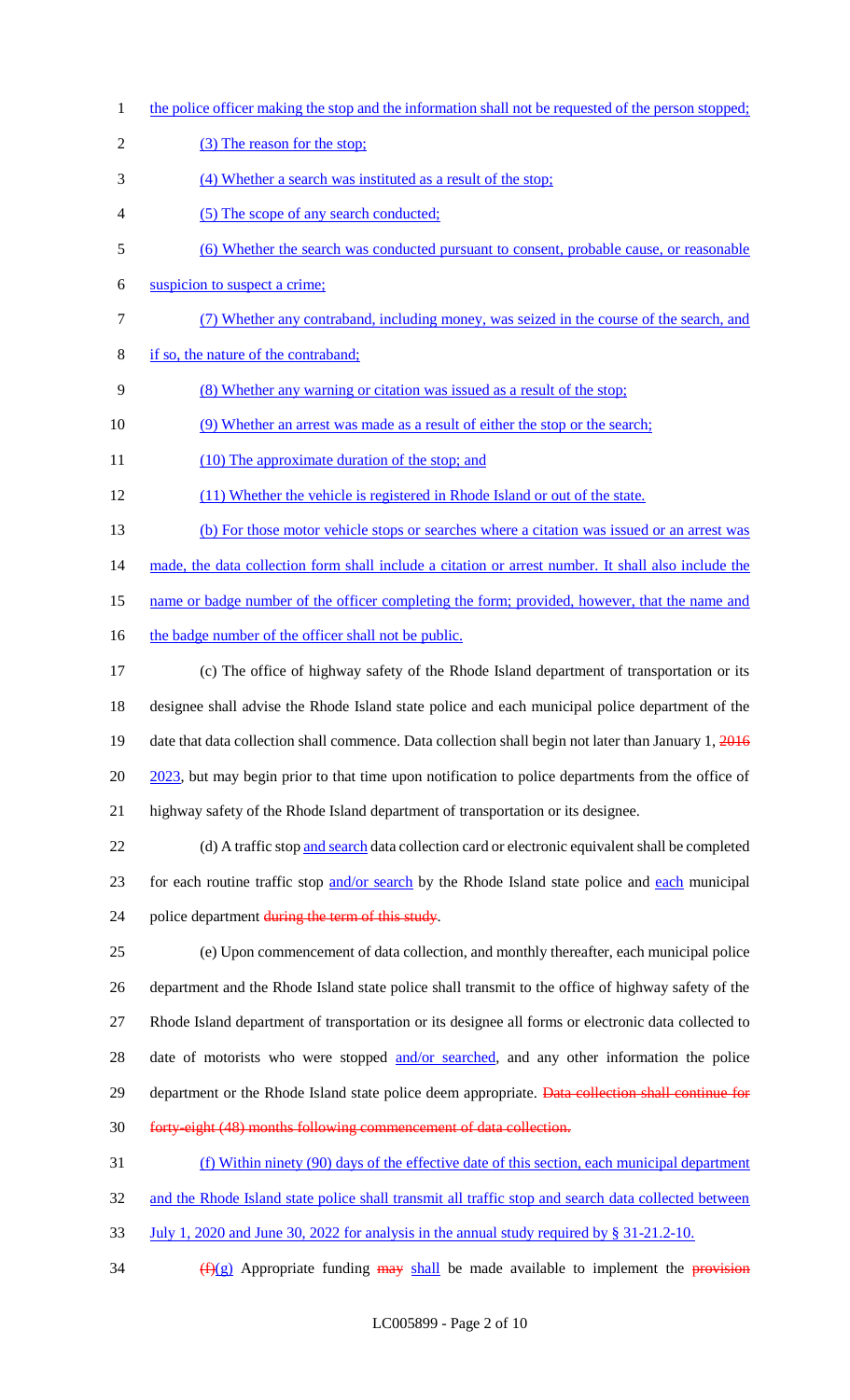1 provisions of this chapter and completion of this the annual study shall be contingent upon such 2 funding. Additional funding may be made available to the advisory committee established by § 31- 3 21.2-13 to assist police departments, community groups and others in training, research, and 4 community outreach to further the goals of this chapter.

5 (g) The study shall include a multivariate analysis of the collected data in accordance with 6 general statistical standards and shall be substantially similar to the study prepared pursuant to 7 chapter 21.1 of this title. The study shall be prepared by an organization, company, person, or other 8 entity with sufficient expertise in the field of statistics and the study of traffic stop data collection 9 to assist with the implementation of this chapter, and chosen by the office of highway safety of the 10 Rhode Island department of transportation or its designee. The study shall be released on an annual 11 basis, with the first release not later than eighteen (18) months after commencement of data 12 eollection under this chapter. The report, findings, and conclusions submitted pursuant to this 13 subsection shall be a public record.

14 (h) The office of highway safety of the Rhode Island department of transportation, or its 15 designee, shall be exempt from the provisions of chapter 2 of title 37 in connection with its 16 procurement of equipment and services necessary to the implementation of this chapter.

17 (i) On a quarterly basis, a summary report of the monthly data provided by each police 18 department and the state police for that quarterly period shall be issued. The report shall be a public 19 record. The summary report shall include, at a minimum, a monthly breakdown by race, age, 20 gender, and outcome for operators for each police department of the number of traffic stops made 21 and of searches conducted. For those police departments collecting data through the use of mobile 22 display terminals in police vehicles, the report shall also include a breakdown by race and outcome 23 for operators. The report shall be released not more than ninety (90) days after the end of each 24 quarterly period. No information revealing the identity of any individual shall be contained in the 25 report.

26 (j) Every law enforcement agency collecting data pursuant to this chapter shall ensure that 27 supervisory personnel review each officer's stop and search documentation and data results on a 28 monthly basis to ensure compliance with all policies, prohibitions, and documentation 29 requirements.

 (k) The head of every law enforcement agency subject to this chapter, or his or her designee, shall review the data on a regular basis in an effort to determine whether any racial disparities in the agency's traffic stops enforcement exists, and to appropriately respond to any such disparities. It is understood that disparities may or may not equate to racial profiling.

34 (l) An organization chartered for the purpose of combating discrimination, racism, or of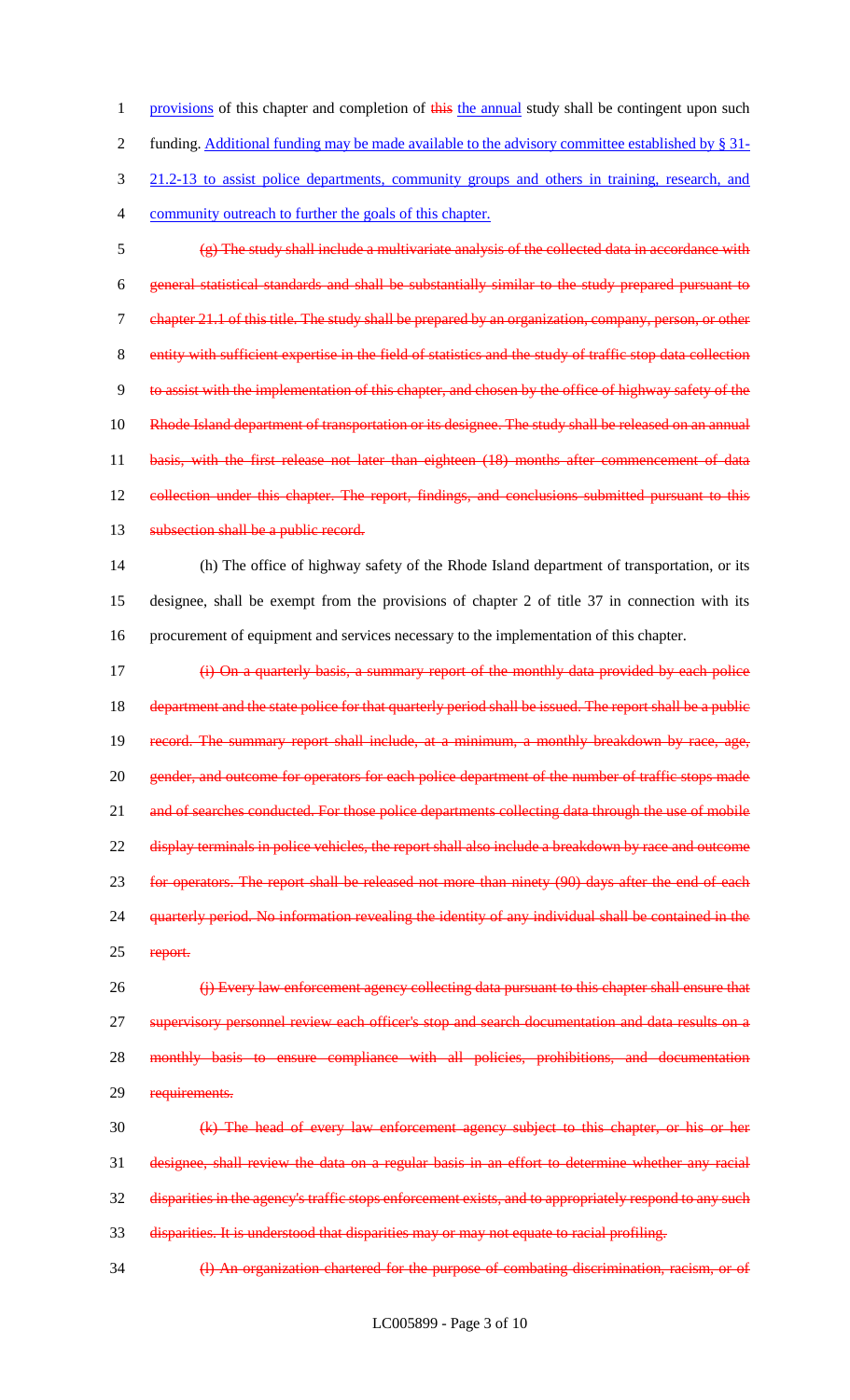safeguarding civil liberties, or of promoting full, free, or equal employment opportunities, and/or a governmental or quasi-governmental entity may seek appropriate relief in a civil action against any police department for failing to collect or transmit the data required in this chapter, and may be 4 awarded its costs, including attorney's fees, for bringing such an action. As a condition precedent to the filing of a civil action by an organization under this section, the organization shall send a notice to the office of highway safety of the Rhode Island department of transportation or its designee identifying the police department which is failing to collect or transmit the data and the organization shall then allow fifteen (15) days to elapse.

9  $(m)(i)$  The office of highway safety of the Rhode Island department of transportation or its 10 designee shall consult with community, police and civil rights representatives the CCPRA advisory 11 committee in the development of the form required by subsection (b) and on at least a quarterly 12 basis shall consult on other issues that arise relating to the implementation and enforcement of this 13 chapter including the information generated by the issuance of the reports required by subsection 14  $\qquad \qquad \text{(i) this chapter}.$ 

#### 15 **31-21.2-7. Data collection and use Data use and enforcement.**

 (a) Data acquired under this chapter shall not be used in any civil proceeding to establish or rebut an inference of discrimination except by court order or when otherwise admissible in accordance with rules of civil procedure. It is understood that disparities may or may not equate to racial profiling.

20 (b) All data collected and the reports and studies compiled pursuant to this chapter shall be 21 public, except information identifying any specific law enforcement officer. For those motor 22 vehicle stops where a citation was issued or an arrest was made, the forms prepared pursuant to § 23 31-21.2-6(b) of this chapter shall include a citation or arrest number for reference. The data 24 collection form shall not include the name or badge number of the officer completing the form. The 25 report from the department of transportation or its designee shall not be officer specific.

26  $\left(\frac{b}{c}\right)$  Any police officer who in good faith records traffic stop <u>or search</u> information 27 pursuant to the requirements of this chapter shall not be held civilly liable for the act of recording 28 the information unless the officer's conduct was reckless.

 (e)(d) All police departments shall submit to the office of highway safety of the department of transportation, or its designee, on an annual basis beginning on July 15, 2016, and for four (4) years following the conclusion of data collection, a report indicating what action, if any, has been taken, to address any racial disparities in traffic stops and/or searches documented in the studies authorized by §§ 31-21.1-4 and 31-21.2-6, and to otherwise implement any recommendations of 34 those studies, including, but not limited to, any changes to agency policies; revisions to traffic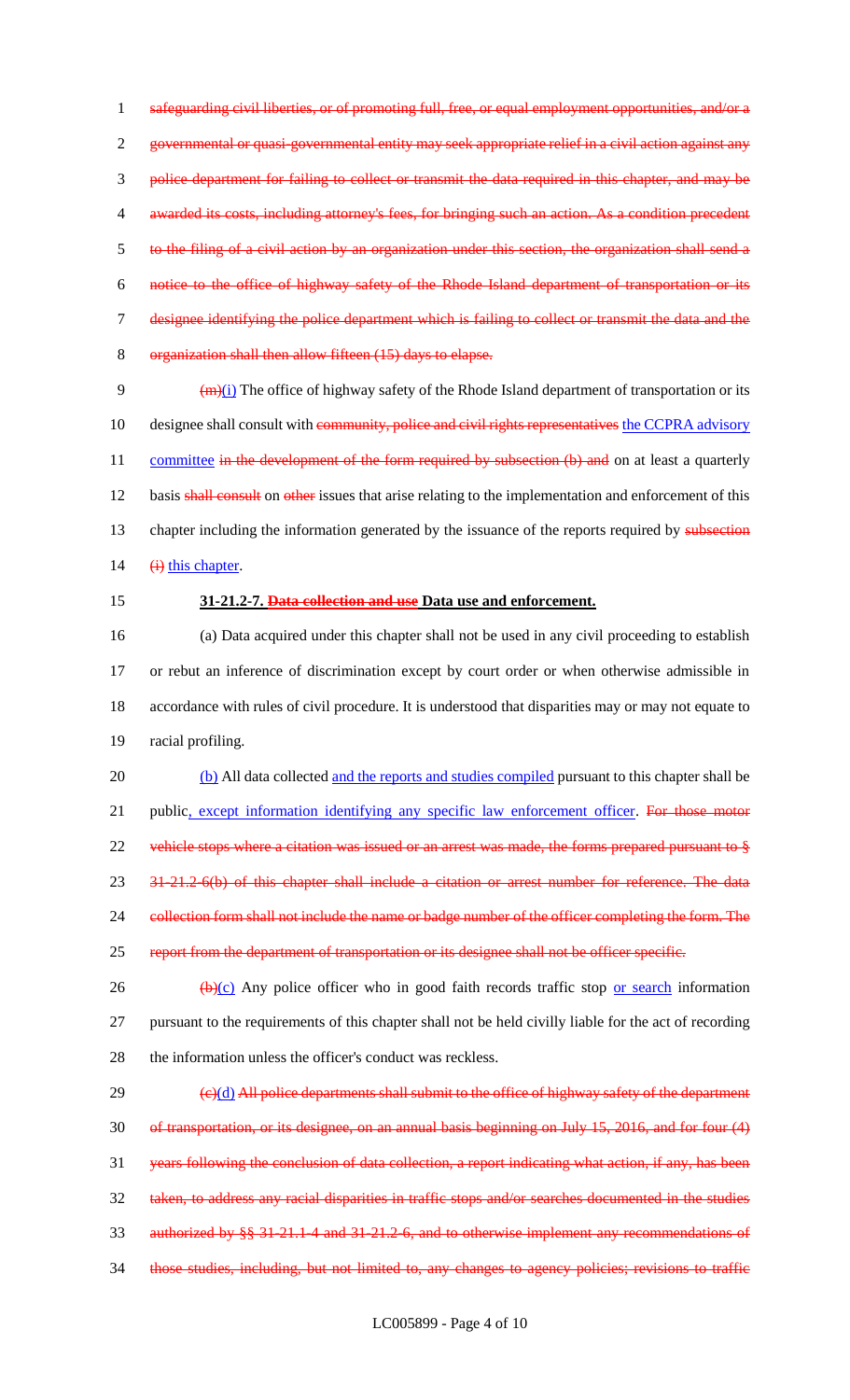1 enforcement practices; detailed analysis and review of traffic stop data and the results of such 2 review; or the initiation of any disciplinary action. Any reference to disciplinary action shall not 3 identify the officer. The office of highway safety of the department of transportation or its designee, 4 in consultation with the CCPRA advisory committee, shall issue guidelines for police departments 5 to follow in preparing these reports the annual reports required by § 31-21.2-12, including 6 establishing a form for the certification of compliance to be verified under oath. The reports shall 7 be public records and shall contain a certification that the department has complied with § 31-21.2- $8 \quad 6(i)$  and  $(k)$ .

9 (d) Every twelve (12) months, each state and municipal law enforcement agency shall 10 submit to the office of highway safety of the Rhode Island department of transportation, or its 11 designee, on a brief form prepared by that office, or its designee, information summarizing what, 12 if any, actions were taken by the agency in response to any racial disparities documented in the 13 previous reports issued pursuant to § 31-21.2-6(i). The summary shall include, but not be limited 14 to: any changes to agency policies; revisions to traffic enforcement practices; detailed analysis and 15 review of traffic stop data and the results of such review; or the initiation of any disciplinary action. 16 Any references to disciplinary action shall not identify the officer. The forms shall be public 17 records, and shall contain a certification that the department has complied with § 31-21.2-6(j) and

18  $(k)$ .

19 (e) An organization chartered for the purpose of combating discrimination, racism, or of 20 safeguarding civil liberties, or of promoting full, free, or equal employment opportunities, and/or a 21 governmental or quasi-governmental entity may seek appropriate relief in a civil action against any 22 police department for failing to collect or transmit the data required in this chapter, or for failing to 23 comply with the other requirements of this chapter, and may be awarded its costs, including 24 attorney's fees, for bringing such an action. As a condition precedent to the filing of a civil action 25 by an organization under this section, the organization shall send a notice to the office of highway 26 safety of the Rhode Island department of transportation or its designee identifying the police 27 department which is failing to collect or transmit the data and the organization shall then allow 28 fifteen (15) days to elapse before filing a civil action. 29 SECTION 2. Chapter 31-21.2 of the General Laws entitled "Comprehensive Community-

- 30 Police Relationship Act of 2015" is hereby amended by adding thereto the following sections:
- 31 **31-21.2-9. Quarterly data reports by office of highway safety.**

32 (a) On a quarterly basis, a summary report of the monthly data provided by each police

- 33 department and the state police for that quarterly period shall be issued by the office of highway
- 34 safety of the Rhode Island department of transportation or its designee. The summary report shall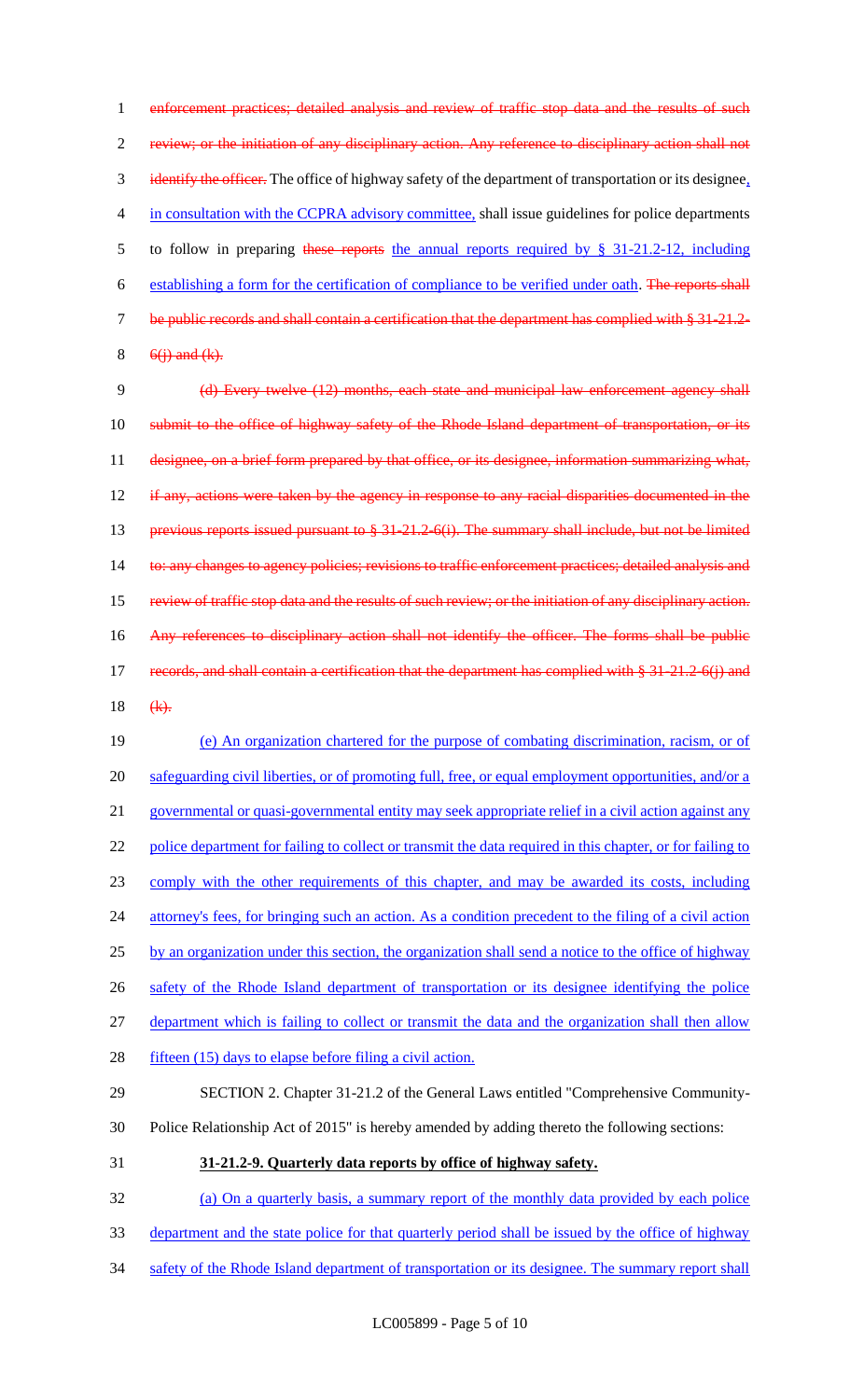- 1 include, at a minimum, a monthly breakdown by race, age, gender, and outcome for operators for
- 2 each police department of the number of traffic stops made and of searches conducted. For those
- 3 police departments collecting data through the use of mobile display terminals in police vehicles,
- 4 the report shall also include a breakdown by race and outcome for operators.
- 5 (b) The report shall be released not more than ninety (90) days after the end of each 6 quarterly period. No information revealing the identity of any individual shall be contained in the 7 report.
- 

# 8 **31-21.2-10. Annual study and data interface by office of highway safety.**

9 (a) The office of highway safety of the Rhode Island department of transportation or a 10 designee to be chosen by the department of transportation shall, with input from the CCPRA 11 advisory committee, select an organization, company, person, or other entity with sufficient 12 expertise in the field of statistics, and expertise in the study of traffic stop and search data collection 13 and/or the study of data related to racial disparities to conduct an annual study.

14 (b) The study shall compile and examine data of routine traffic stops made and searches 15 conducted by the Rhode Island state police and each municipal police department in order to 16 determine whether racial disparities in traffic stops and searches exist, and to further examine 17 whether searches of vehicles and motorists are being conducted in a racially disparate manner. The 18 study shall include a multivariate analysis of the collected data in accordance with general statistical 19 standards, and may include an analysis of data at and above the eighty-five percent (85%) 20 confidence level. The study shall be substantially similar to the study prepared pursuant to chapter 21 21.1 of title 31, and may include a multi-year data analysis. The annual study shall not identify 22 specific officers. 23 (c) Appropriate funding shall be made available to implement the provisions of this chapter

24 and completion of the annual study shall be contingent upon such funding. 25 (d) On an annual basis, the office of highway safety of the Rhode Island department of

26 transportation or its designee shall present all data submitted in accordance with § 31-21.2-6 in an

27 online interface designed to enhance public interaction with the data. In providing a visual

28 presentation of the data, the interface shall allow for user-generated analysis of the stop and search

- 29 data points required to be collected pursuant to this chapter. The interface shall generate analyses
- 30 of the data such that the public may view the data by race or ethnicity in conjunction with any of

31 the data points collected, and shall allow users to view the data statewide and for individual

- 32 municipal law enforcement agencies both cumulatively and by year. Within one year of enactment
- 33 of this section, the interface shall include all the annual data collected since enactment of this

34 chapter.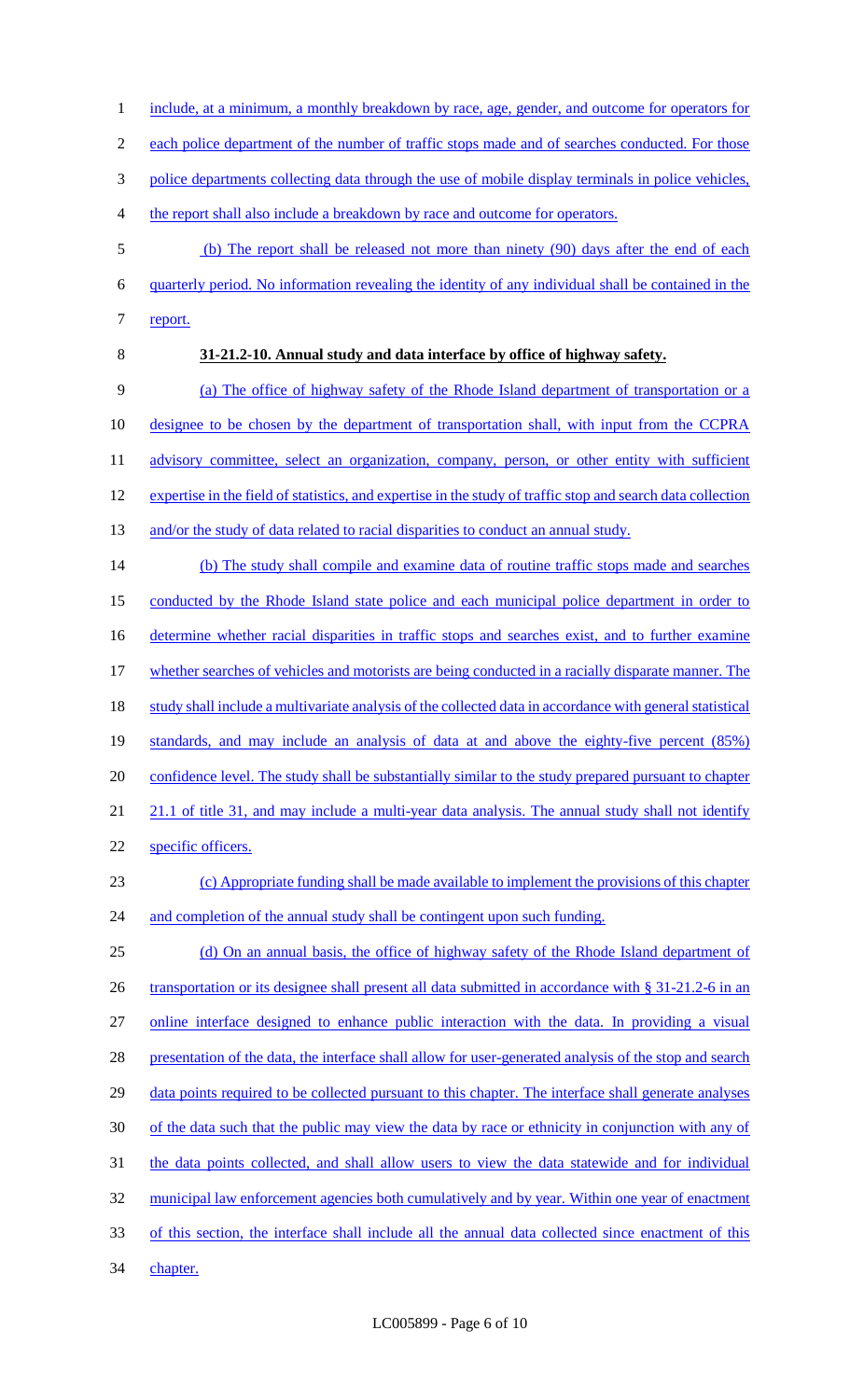# **31-21.2-11. Monthly review.**

| $\sqrt{2}$     | (a) The head of every law enforcement agency collecting data pursuant to this chapter shall           |
|----------------|-------------------------------------------------------------------------------------------------------|
| 3              | regularly review the agency-wide data in an effort to determine whether any racial disparities in     |
| $\overline{4}$ | the agency's traffic stops or searches exist, and to appropriately respond to any such disparities.   |
| $\mathfrak{S}$ | (b) The head of every law enforcement agency shall ensure that supervisory personnel have             |
| 6              | conducted monthly verifications of each officer's stop and search documentation and officer           |
| $\tau$         | specific data results to verify compliance, or document any noncompliance, with all policies,         |
| $8\,$          | prohibitions, and documentation requirements. Such monthly verifications shall include whether a      |
| 9              | review of an officer's stop and search documentation and data results indicate the presence of racial |
| 10             | disparities.                                                                                          |
| 11             | 31-21.2-12. Annual report by law enforcement agency heads.                                            |
| 12             | (a) The head of every law enforcement agency shall submit a traffic stop and search report            |
| 13             | which includes the information in $31-21.2-11$ to the office of highway safety of the department of   |
| 14             | transportation, or its designee, and to the CCPRA advisory committee on an annual basis beginning     |
| 15             | on July 1, 2022.                                                                                      |
| 16             | (b) The head of the agency shall submit as part of each annual report, a certification of             |
| 17             | compliance with this section, documentation of monthly verifications, and a summary of any racial     |
| 18             | disparities found through the review.                                                                 |
| 19             | (c) Additionally, the annual report shall indicate what action, if any, has been taken, to            |
| 20             | address any racial disparities in traffic stops and/or searches documented in each department's       |
| 21             | ongoing data collection and, in the study authorized by $\S$ 31-21.2-10, and to otherwise implement   |
| 22             | any recommendations of the data collection and/or traffic studies, including, but not limited to:     |
| 23             | (1) Any changes to agency policies;                                                                   |
| 24             | (2) Revisions to traffic enforcement practices;                                                       |
| 25             | (3) Detailed analysis and review of traffic stop data and the results of such review;                 |
| 26             | (4) Steps taken to present the data and recommendations to the community;                             |
| 27             | (5) The initiation of any disciplinary action; and                                                    |
| 28             | (6) Where no remedial action has been taken in response to documented racial disparities,             |
| 29             | an explanation for the department's inaction.                                                         |
| 30             | (d) The annual report, including any reference to disciplinary action, shall not identify             |
| 31             | specific officers.                                                                                    |
| 32             | 31-21.2-13. Advisory committee -- Establishment -- Duties.                                            |
| 33             | (a) The CCPRA advisory committee is hereby established. The advisory committee shall                  |
| 34             | consist of 12 members:                                                                                |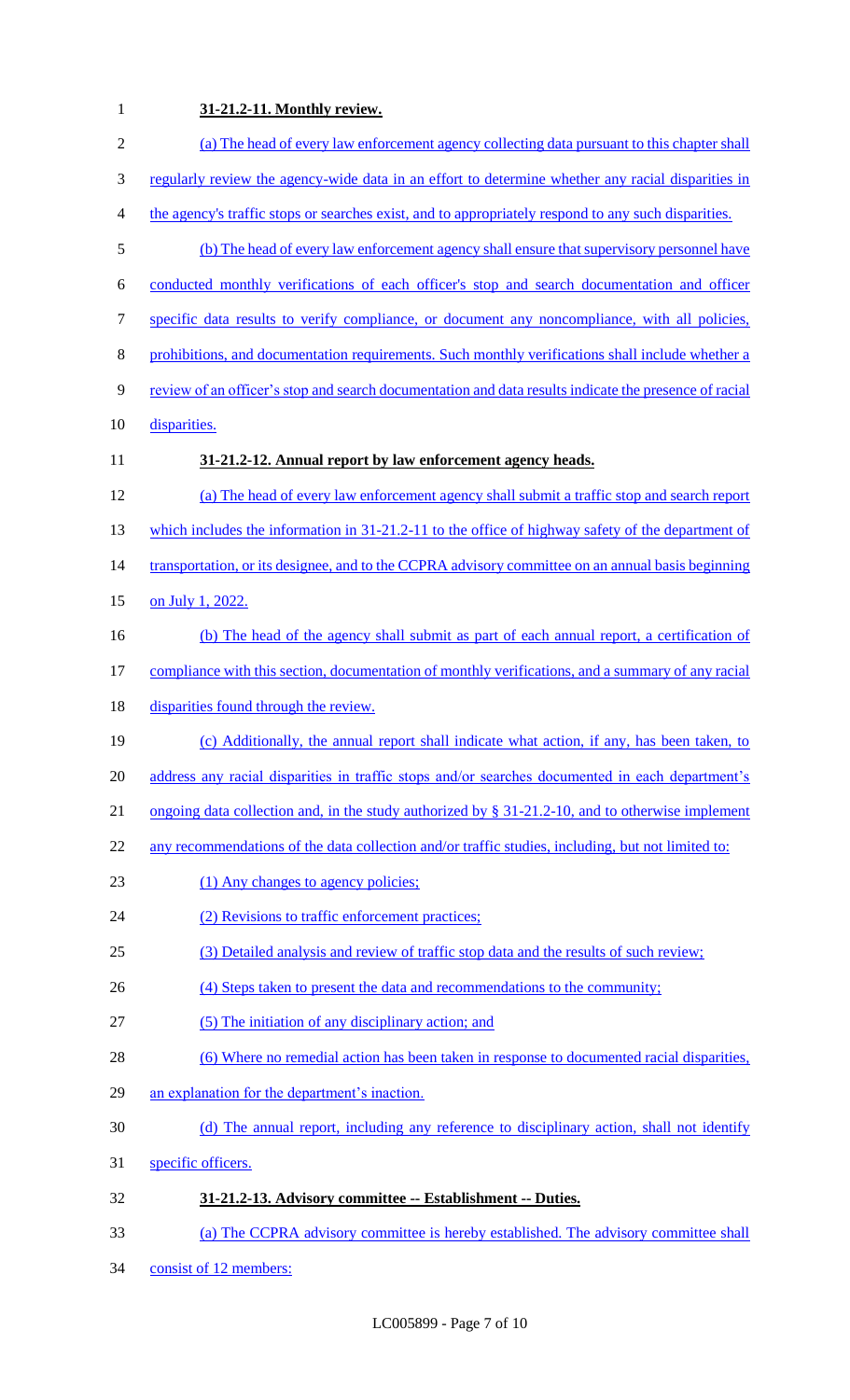1 (1) One of whom shall be appointed by the governor; 2 (2) One of whom shall be appointed by the senate president; 3 (3) One of whom shall be appointed by the speaker of the house; 4 (4) One of whom shall be the attorney general, or designee; 5 (5) One of whom shall be the public defender, or designee; 6 (6) One of whom shall be the director of the department of public safety, or designee; 7 (7) One of whom shall be the executive director of the Rhode Island Police Chiefs 8 Association, or designee; 9 (8) One of whom shall be the executive director of the Rhode Island commission for human 10 rights, or designee; 11 (9) One of whom shall be the executive director of Rhode Island for Community & Justice, 12 or designee or other organization chartered for the purpose of combating discrimination, racism or 13 of safeguarding civil liberties; 14 (10) One of whom shall be the president of the NAACP Providence branch, or designee; 15 (11) Two (2) of whom shall be community members. 16 (b) The members of the advisory committee shall be appointed for terms of three (3) years; 17 provided, however that, with regard to the initial appointments, four (4) members shall be appointed 18 for terms of one year; four (4) members shall be appointed for a term of two (2) years; and four (4) 19 members shall be appointed for a term of three (3) years. Members may be reappointed, and their 20 appointments shall continue until their successors are appointed. A vacancy other than by 21 expiration shall be filled in the manner of the original appointment, but only for the unexpired 22 portion of the term. 23 (c) The members of the advisory committee shall receive no compensation. 24 (d) The governor's appointee shall be the chairperson; a vice-chairperson and secretary 25 shall be elected by the advisory committee members annually. All officers of the advisory 26 committee shall serve until their successors have been duly appointed or elected. 27 (e) The advisory committee shall meet at least quarterly and at the call of the chairperson 28 of the committee. 29 (f) The advisory committee shall have the following purposes and duties: 30 (1) Advise the office of highway safety of the department of transportation or designee on 31 all matters pertaining to the duties and powers of the committee, including evaluating and making 32 recommendations regarding plans, programs, and strategies relating to the CCPRA; 33 (2) Provide input to the office of highway safety of the department of transportation or 34 designee to choose an organization, company, person or entity to conduct an annual traffic stop and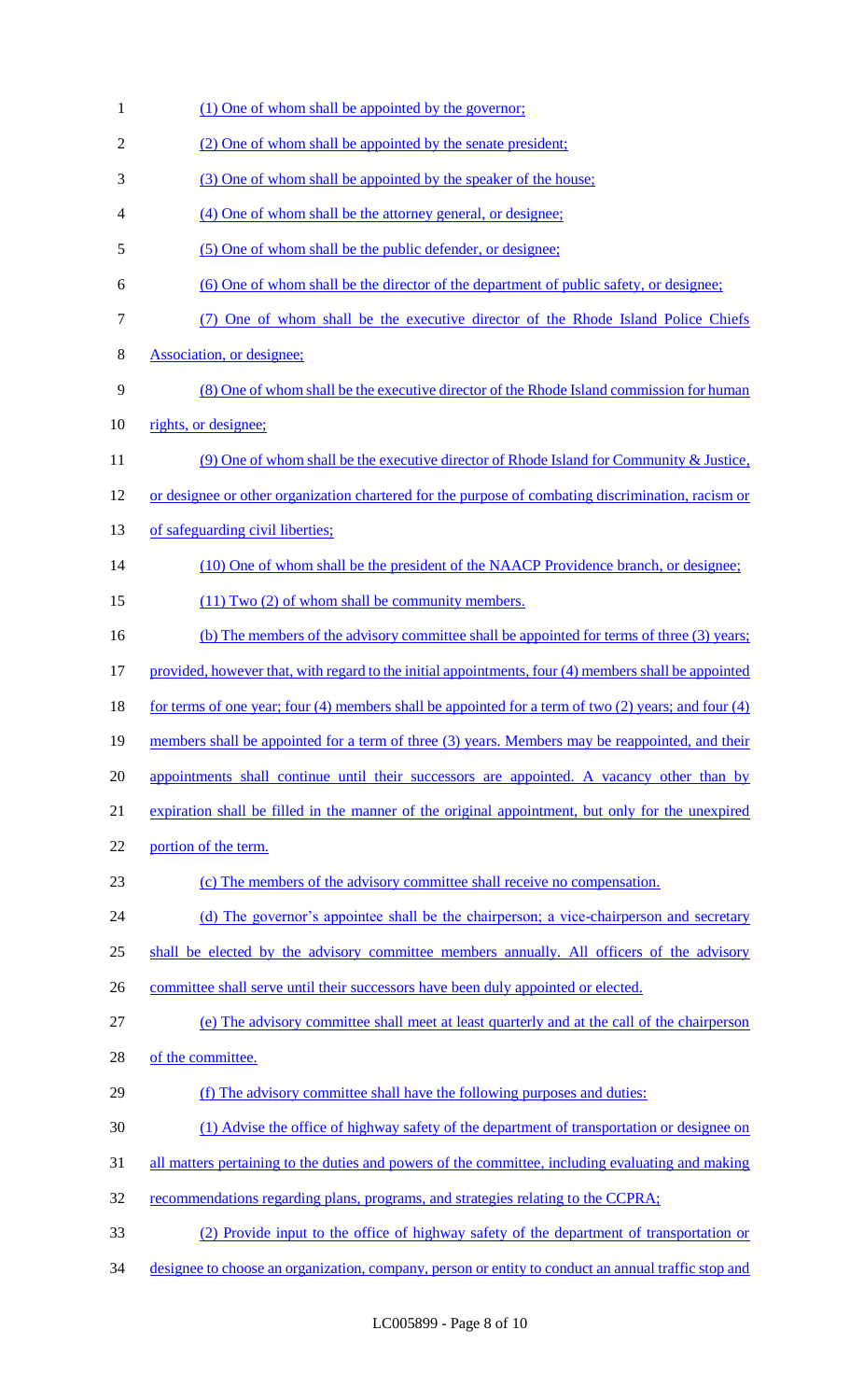- search study;
- (3) Advise the study consultant on the recommended design of each study;
- (4) Consult with the office of highway safety of the department of transportation or
- designee on guidelines for police departments to follow in preparing the reports required pursuant
- 5 to  $\frac{6}{9}$  31-21.2-7(d);
- (5) Receive, review and discuss each CCPRA study;
- (6) Receive, review and discuss each law enforcement agency's annual report required
- pursuant to 31-21.2-12(a);
- (7) Consult with the CAD/RMS board of advisors, as established in RIGL 42-28.10-2;
- (8) Recommend appropriate assessments for the studies;
- 11 (9) Recommend policies for stops, searches and seizures;
- (10) Recommend appropriate enforcement mechanisms to address any study results; and
- (11) Promote the involvement and investment of the public in CCPRA research, the annual
- 14 studies, and the work of the CCPRA advisory committee.
- (g) The office of highway safety of the department of transportation or designee (or DOA)
- 16 shall provide space and secretarial services to the advisory committee without charge to the
- committee.
- 
- SECTION 3. This act shall take effect upon passage.

======== LC005899 ========